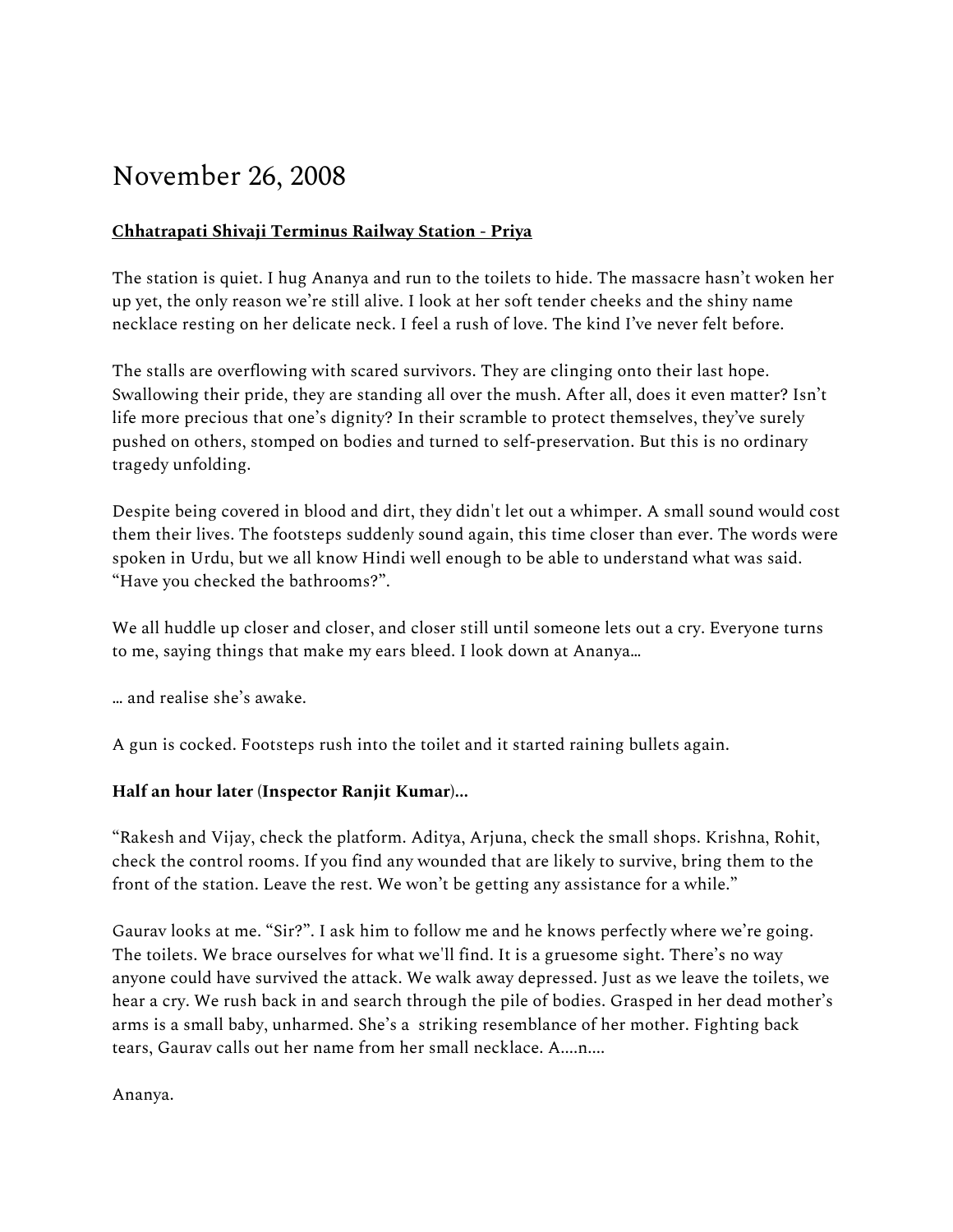#### **Cafe Leopold - Sharma**

I walk through the grand entrance into Mumbai's most famous Cafe. The big red sign reads the same as it has for years, 'Leopold Cafe and Bar, Since 1871'. I look around to see what everyone else is having. I want to order what this Cafe is famous for, not some random tea or coffee. I see a few foreign tourists and tell them about my hotel business. At first, they seem disinterested but then as I continue, they get more interested. Tourists are always willing to spend more, which would be great for my business. After all, I hear they have high income.

To impress the tourists, I order for the same as them (in English). The waiter looks puzzled. I curse him in Hindi and tell him in English to stop looking like a stunned mullet. The tourists are again impressed. The man calls me 'contumelious' and his wife laughs. I laugh with them because they don't know that I don't know what it means. Plus, it's not like it'd mean anything bad or insulting. After thinking for a while, I call him contumelious too.

A shock slowly registers on his face. Then he says a string of curses that make my ears hurt. What did I say wrong? Then comes a crash and he stops mid sentence. In fact, that man won't be talking for a while. He is dead.

## An attack!

I duck down and take the contents of his wallet. That's probably enough for a new couch and some lollies for my granddaughters. My son probably won't let me use this money because he's all 'against stealing'. But it doesn't matter where the money comes from.

People drop dead like flies as I go and collect the money in their wallets. As more die, I start collecting whole wallets. The shooting stops. They've probably left, thinking everyone is dead.

I make a dash for the cash register and just as I reach to grab the money, a pain shoots up my leg. Then there's another pain in my back...

Then, there's silence, like the silence after a mind blowing performance.

## **13 minutes later (Inspector Ranjit Kumar)...**

"We're getting good at this, aren't we?", I ask. Everyone nods, tired and dirty. There aren't any survivors, it's quite obvious, but we search anyway. After we split up, Gaurav and I go to the kitchen. On the way, I nearly trip over a body. It's near the cash register and the hands of the man are stuffed with wallets and money. Suddenly, a bolt of recognition hits me. It's Dad...

### **Cama and Albless Hospital - Karthik**